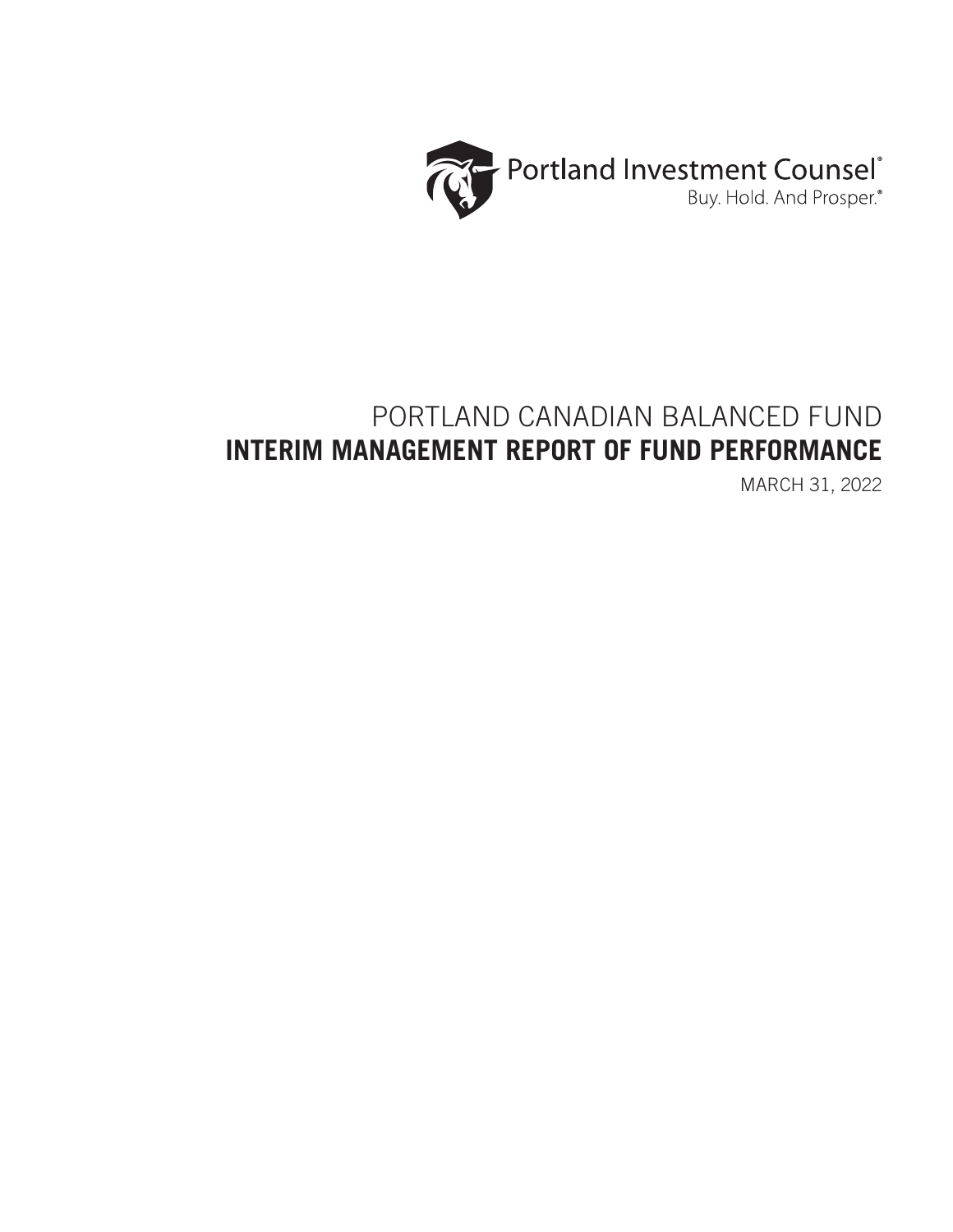PORTFOLIO MANAGEMENT TEAM **James Cole** Senior Vice President and Portfolio Manager

**Dragos Stefanescu** Portfolio Manager

# Management Discussion of Fund Performance **Portland Canadian Balanced Fund**

This management report of fund performance contains financial highlights, but does not contain either interim or annual financial statements of the investment fund. You can get a copy of the interim or annual financial statements at your request, and at no cost, by calling 1-888-710-4242, by writing to us at info@portlandic.com or 1375 Kerns Road, Suite 100, Burlington, ON L7P 4V7 or visiting our website at www. portlandic.com or SEDAR at www.sedar.com.

Securityholders may also contact us using one of these methods to request a copy of the investment fund's proxy voting policies and procedures, proxy voting disclosure record, or quarterly portfolio disclosure.

The views of Portland Investment Counsel Inc. (the Manager) contained in this report are as of March 31, 2022 and this report is not intended to provide legal, accounting, tax or specific investment advice. Views, portfolio holdings and allocations may have changed subsequent to this date. For current information, please contact us using the above methods. All references to performance relate to Series F units. The performance of other units may be different from that of the Series F units due to differing fees.

### INVESTMENT OBJECTIVE AND STRATEGIES

The investment objective of the Portland Canadian Balanced Fund (the Fund) is to provide positive long-term total returns, consisting of both income and capital gains by investing primarily in a portfolio of fixed income securities and Canadian equities. The Fund seeks to provide income and capital growth by investing in a diversified portfolio of common equities, preferred shares, income securities and exchange traded funds (ETFs). The Fund may invest up to 49% in foreign securities in a manner consistent with its investment objective.

### RISK

The overall risk level has not changed for the Fund. Investors should be able to accept a low to medium level of risk and plan to hold for the medium to long term.

### RESULTS OF OPERATIONS

For the six-months ended March 31, 2022, the Fund's Series F units had a return of 1.5%. For the same period, the Fund's Blended Benchmark (which is a composite consisting of 60% of the return of the MSCI Canada Index and 40% of the return of the iShares Core Canadian Universe Bond Index ETF TR) had a return of 4.1%. For the full period since inception of the Fund on October 31, 2012 to March 31, 2022, the Fund's Series F units had an annualized return of 10.2%. For the same period, the Blended Benchmark had an annualized return of 6.0%. Unlike the Blended Benchmark, the Fund's return is after the deduction of its fees and expenses.

The Fund's net asset value at March 31, 2022 was \$47.5 million. Asset mix at March 31, 2022 was cash and other net assets (liabilities), 33.5%; financials, 32.4%; communication services, 14.6%; preferred share exchange traded funds, 10.2%; industrials, 9.1%; and forward currency contracts, 0.2%. By geography, assets were invested in securities of issuers based in Canada, 39.0%; cash and other net assets (liabilities)

and forward currency contracts, 33.7%; United States, 11.7%; United Kingdom, 5.9%; Hong Kong, 5.3%; and Japan, 4.4%.

The top three contributors to the Fund's performance during the sixmonths ended March 31, 2022 were The Toronto-Dominion Bank, The Bank of Nova Scotia and Vodafone Group PLC – Sponsored ADR (Vodafone). Bank share prices performed well as pandemic-related loan losses were lower than had been feared and as regulatory restrictions on dividends and share repurchases were lifted. The share price of wireless telecommunications company Vodafone rebounded from what we believe was an unduly low level that had prevailed in late 2021.

The bottom three contributors to the Fund's performance during the six-months ended March 31, 2022 were Altice USA, Inc. (Altice), SoftBank Group Corp. - ADR (SoftBank) and Citigroup Inc. The share price of cable television company Altice declined as it lowered its forecast for subscriber additions and free cash flow. SoftBank fell out of favour because of increased regulatory scrutiny of Chinese technology companies in which the company is invested. Citigroup Inc. declined along with the shares prices of other large U.S. banks. In all of these cases, we believe that the recent declines are temporary and that the companies are attractively valued.

### RECENT DEVELOPMENTS

The impact of the COVID-19 pandemic has already been reflected in securities prices so it is not expected to have any material impact on the investments in the Fund. Similarly, the Fund has never had any investments in issuers based in Russia or Ukraine and the impact of Russia's invasion of Ukraine has already been reflected in securities prices. At March 31, 2022, the Fund's common equity investments comprised 56.1% of its net asset value. If we believe that common equity valuations are sufficiently attractive, we are prepared to increase the common equity weight to as high as 90%, with the increment to be funded primarily by reducing the Fund's cash holding. Investment of the cash, together with continued positive performance of the Fund's existing investments, would be expected to enhance future fund performance.

Effective on or about July 10, 2022, the auditor of the Fund will be changed from PricewaterhouseCoopers LLP to KPMG LLP.

### RELATED PARTY TRANSACTIONS

The Manager is responsible for the day-to-day operation of and for providing investment management services to the Fund. The Manager receives a fee for providing these services. This is calculated daily based on the net asset value of the Fund and paid monthly. During the sixmonth period ended March 31, 2022, the Manager received \$250,277 in management fees from the Fund, net of applicable taxes (March 31, 2021: \$185,671).

Any administrative services paid for or provided by the Manager are charged to the Fund and are grouped and presented by expense type in the statements of comprehensive income. Depending on their nature, some expenditures are allocated to the Fund based on a variety of methods including net asset value or actual costs incurred. During the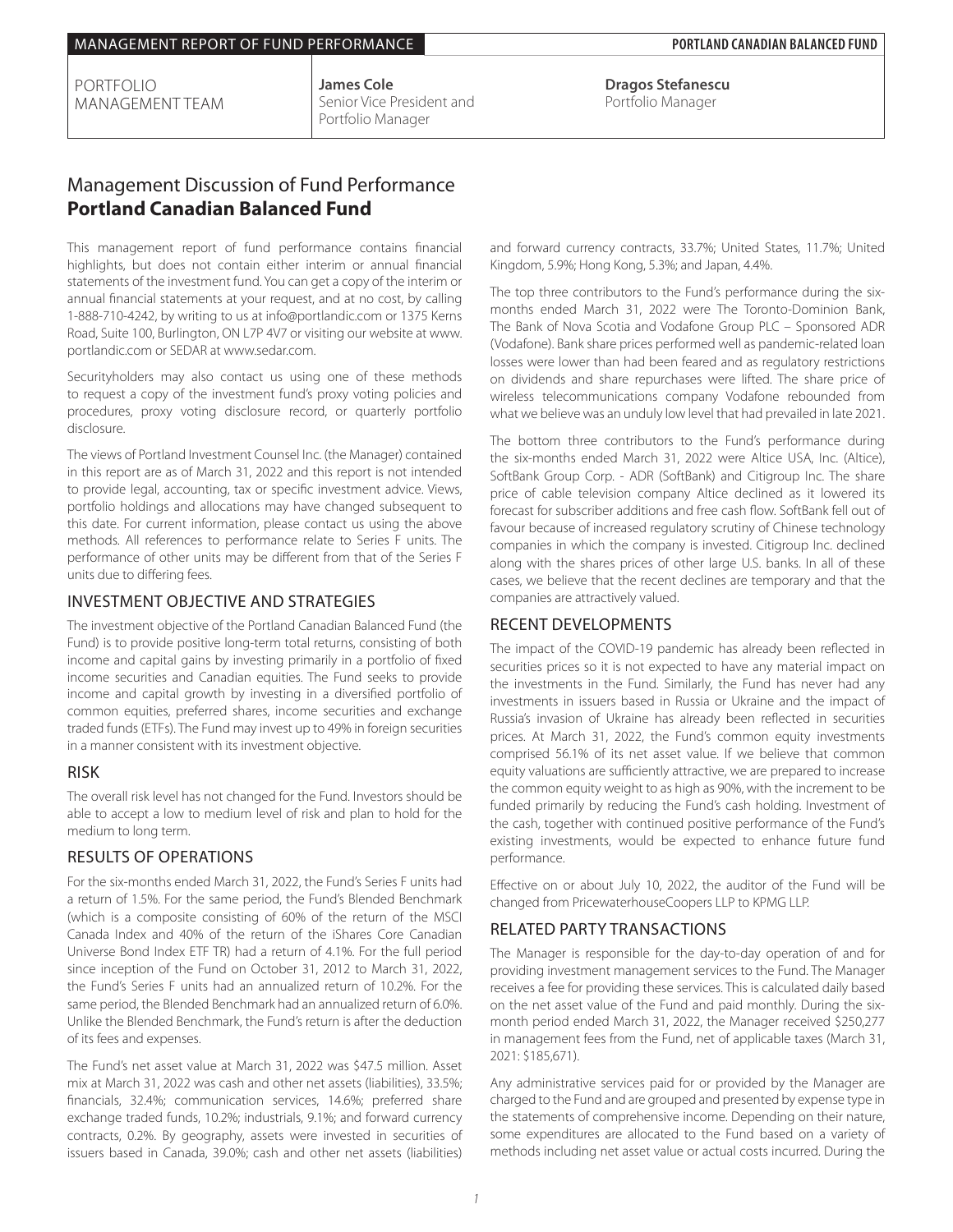six-month period ended March 31, 2022, the Manager was reimbursed \$115,391 for operating expenses incurred on behalf of the Fund, including amounts paid to affiliates, net of applicable taxes (March 31, 2021: \$85,584). Affiliates of the Manager provide administrative services associated with the day-to-day operations of the Fund. These affiliates of the Manager were reimbursed \$631 during the six-month period ended March 31, 2022 by the Fund for such services (March 31, 2021: \$477).

The Manager and/or its affiliates and key management personnel of the Manager and their family (collectively referred to as Related Parties) may invest in units of the Fund from time to time in the normal course of business. Transactions to purchase or redeem units are made at net asset value per unit. Standing instructions from the independent review committee were not required or obtained for such transactions. As at March 31, 2022, Related Parties owned 3,189 shares of the Fund (March 31, 2021: 2,841).

The Board of Directors of the Manager is responsible for reviewing and approving the financial statements and overseeing management's performance of its financial reporting responsibilities.

### *Notes*

*Certain statements included in this Management Discussion of Fund Performance constitute forward-looking statements, including those identified by the expressions "anticipate," "believe," "plan," "estimate," "expect," "intend" and similar expressions to the extent they relate to the Fund. These forward-looking statements are not historical facts, but reflect the current expectations of the portfolio management team regarding future results or events of the Fund. These forward-looking statements are subject to a number of risks and uncertainties that could cause actual results or events to differ materially from current expectations. The portfolio management team has no specific intention of updating any forward-looking statements whether as a result of new information, future events or otherwise, except as required by securities legislation.*

*Certain research and information about specific holdings in the Fund, including any opinion, is based upon various sources believed to be reliable, but it cannot be guaranteed to be current, accurate or complete. It is for information only, and is subject to change without notice.*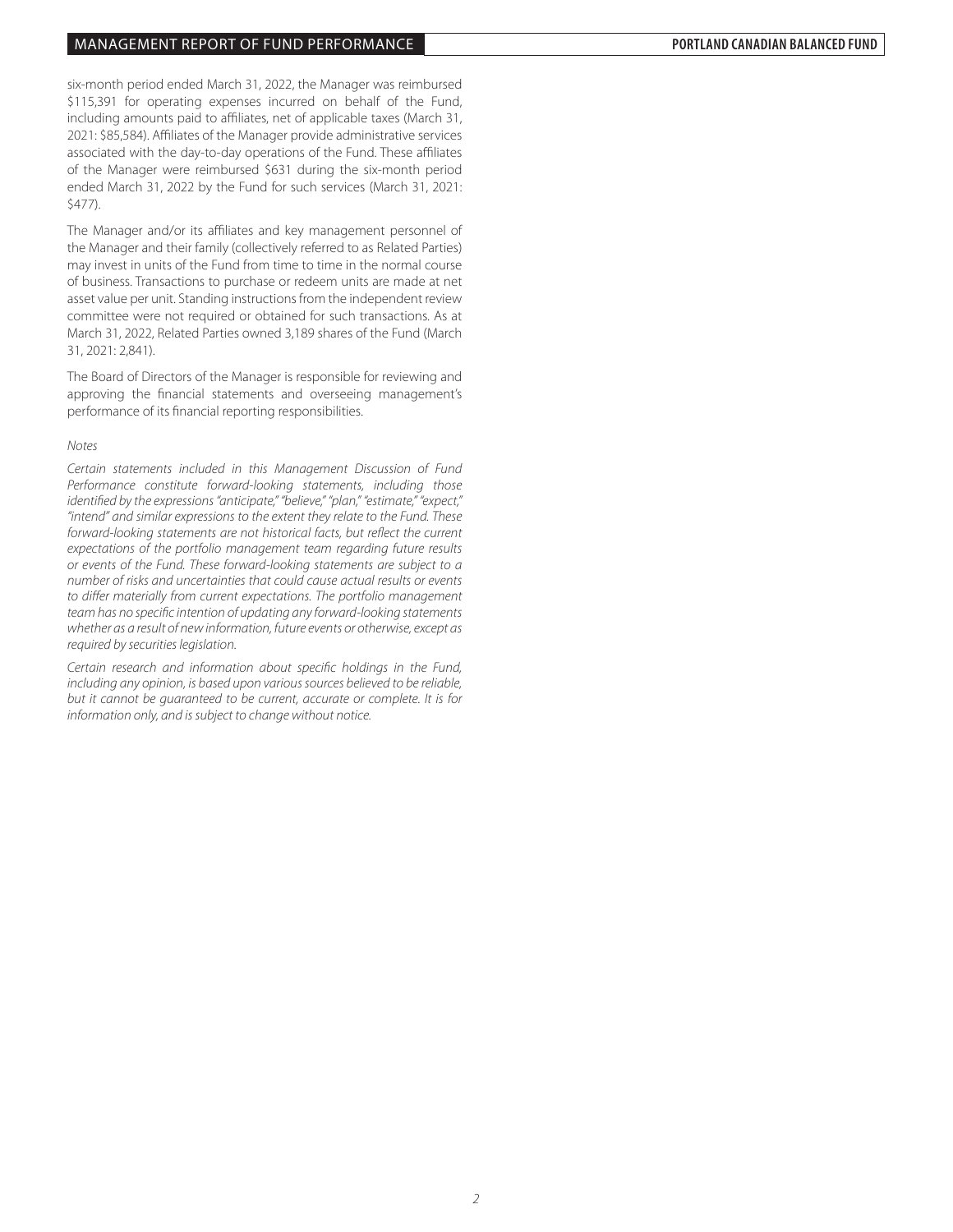# Summary of Investment Portfolio as at March 31, 2022

# Top 25 Investments\*

|                                                    | % of Net Asset Value |
|----------------------------------------------------|----------------------|
| Cash & Cash Equivalents                            | 33.2%                |
| Canadian Imperial Bank of Commerce                 | 7.8%                 |
| The Toronto-Dominion Bank                          | 7.3%                 |
| <b>Bank of Montreal</b>                            | 7.2%                 |
| The Bank of Nova Scotia                            | 6.5%                 |
| Vodafone Group PLC - Sponsored ADR                 | 5.9%                 |
| BMO Laddered Preferred Share Index FTF             | 5.3%                 |
| CK Hutchison Holdings Limited                      | 5.3%                 |
| SoftBank Group Corp. - ADR                         | 4.4%                 |
| Altice USA, Inc.                                   | 4.3%                 |
| General Electric Company                           | 3.8%                 |
| Citigroup Inc.                                     | 3.6%                 |
| iShares S&P/TSX Canadian Preferred Share Index FTF | 2.6%                 |
| Horizons Active Preferred Share FTF                | 2.3%                 |
| <b>Grand Total</b>                                 | 99.5%                |
|                                                    |                      |

### Total net asset value  $$47,539,457$

*\* Where the Fund holds less than 25 holdings, all investments have been disclosed. There may be other assets and liabilities which are not included, and therefore the summary may not add up to 100%.*

*The investment portfolio may change due to ongoing portfolio transactions of the investment fund. Quarterly updates are available within 60 days of each quarter end by visiting www.portlandic.com or contacting us at 1-888-710-4242. The prospectus and other information about the underlying exchange traded funds held in the portfolio are available on the internet at www.sedar.com and/or www.sec.gov/edgar.shtml, as applicable.*

# Portfolio Composition

| Sector                                |       |
|---------------------------------------|-------|
| Cash & Other Net Assets (Liabilities) | 33.5% |
| Financials                            | 32.4% |
| Communication Services                | 14.6% |
| Exchange Traded Funds                 | 10.2% |
| Industrials                           | 91%   |
| Forward Currency Contracts            | 0.2%  |
|                                       |       |

| Geographic Region                     |       |
|---------------------------------------|-------|
| Canada                                | 39.0% |
| Cash & Other Net Assets (Liabilities) | 33.5% |
| <b>United States</b>                  | 11.7% |
| United Kingdom                        | 5.9%  |
| Hong Kong                             | 5.3%  |
| Japan                                 | 4.4%  |
| Forward Currency Contracts            | 0.2%  |

 *Other Net Assets (Liabilities) refers to cash on hand plus all other assets and liabilities in the Fund excluding portfolio investments.*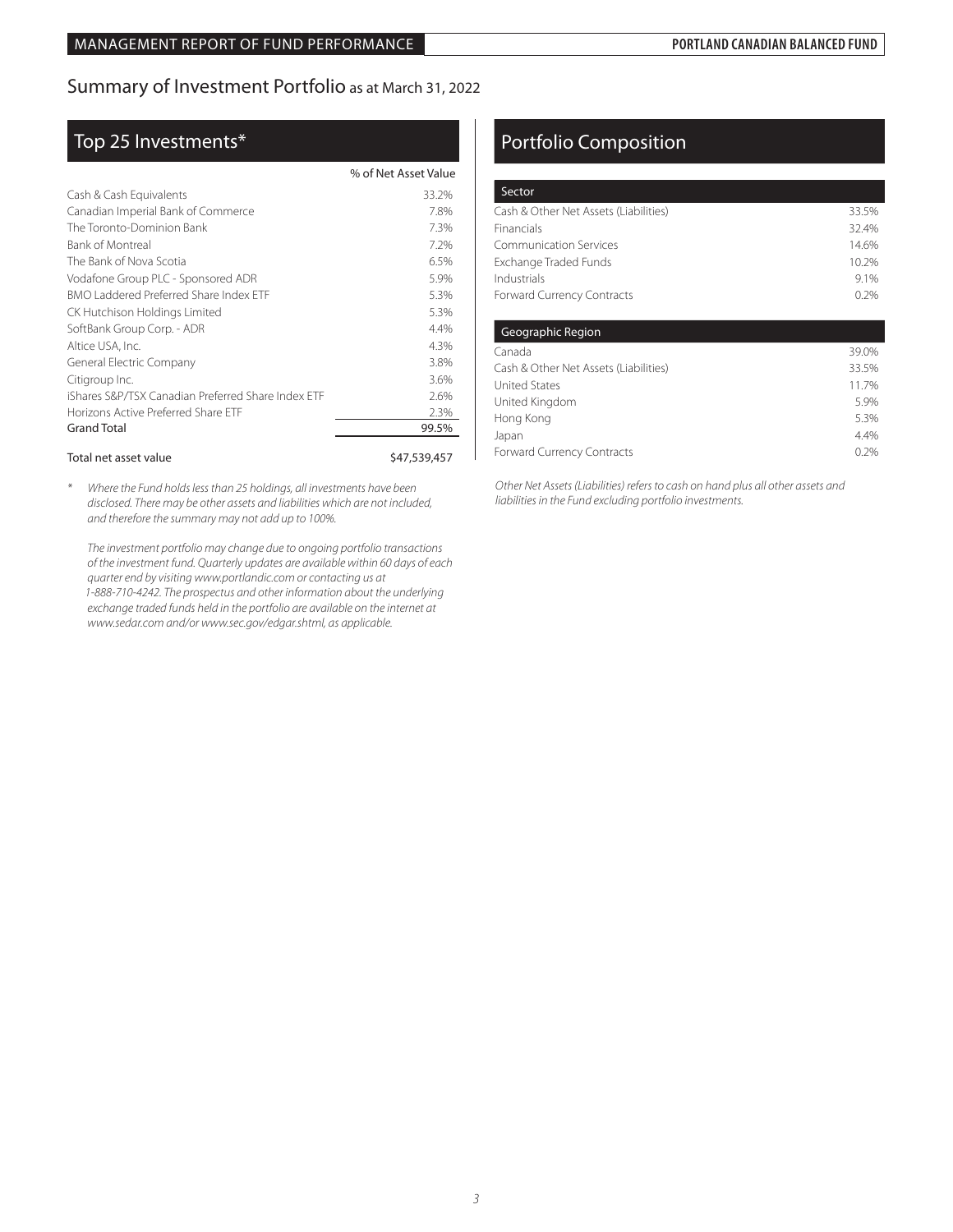# Past Performance

The past performance information shown in this section is calculated using the net asset value per unit and assumes that all distributions made by the Fund in the periods shown were reinvested in additional securities of the Fund. The past performance information does not take into account sales, redemptions, distribution or other optional charges or income taxes payable by the unitholder that would have reduced returns or performance. Investment funds are not guaranteed, their values change frequently and past performance may not be repeated.

# Year-By-Year Returns<br>—

The following bar charts show the performance of each series of the Fund for each of the financial years shown and illustrates how the investment fund's performance has changed from year to year. The charts show in percentage terms how an investment made on the first day of each financial proportional control in a change of the first day of each financial proportion rands performance has enarged notifieed to year. The enargs show in percent<br>year would have increased or decreased by the last day of each financial year.

#### Series A Units Series A





*1. Return for 2013 represents a partial year starting October 31, 2012 to September 30, 2013.* 0.0% *2. Return for 2022 represents a partial year starting October 1, 2021 to March 31, 2022.*

### Management Fees 20131 2014 2015 2016

The Manager is responsible for the day-to-day management and administration of the Fund. The Manager monitors and evaluates the performance of the Fund, pays for the investment management services of the portfolio advisor and arranges for the administrative services required to be provided to the Fund. As compensation for its service, the Manager is entitled to receive a fee, payable monthly, calculated based on the average daily net asset value of the Fund.

|                 |                        | Expenses Paid Out of the Management Fee (%) |                                                         |                      |  |  |
|-----------------|------------------------|---------------------------------------------|---------------------------------------------------------|----------------------|--|--|
| Series of Units | Management Fee<br>(% ) | <b>Dealer</b><br>compensation               | General administration,<br>investment advice and profit | Absorbed<br>expenses |  |  |
| Series A        | 1.75%                  | 78%                                         | 22%                                                     |                      |  |  |
| Series F        | 0.75%                  | $\sim$                                      | 100%                                                    | <b>Section</b>       |  |  |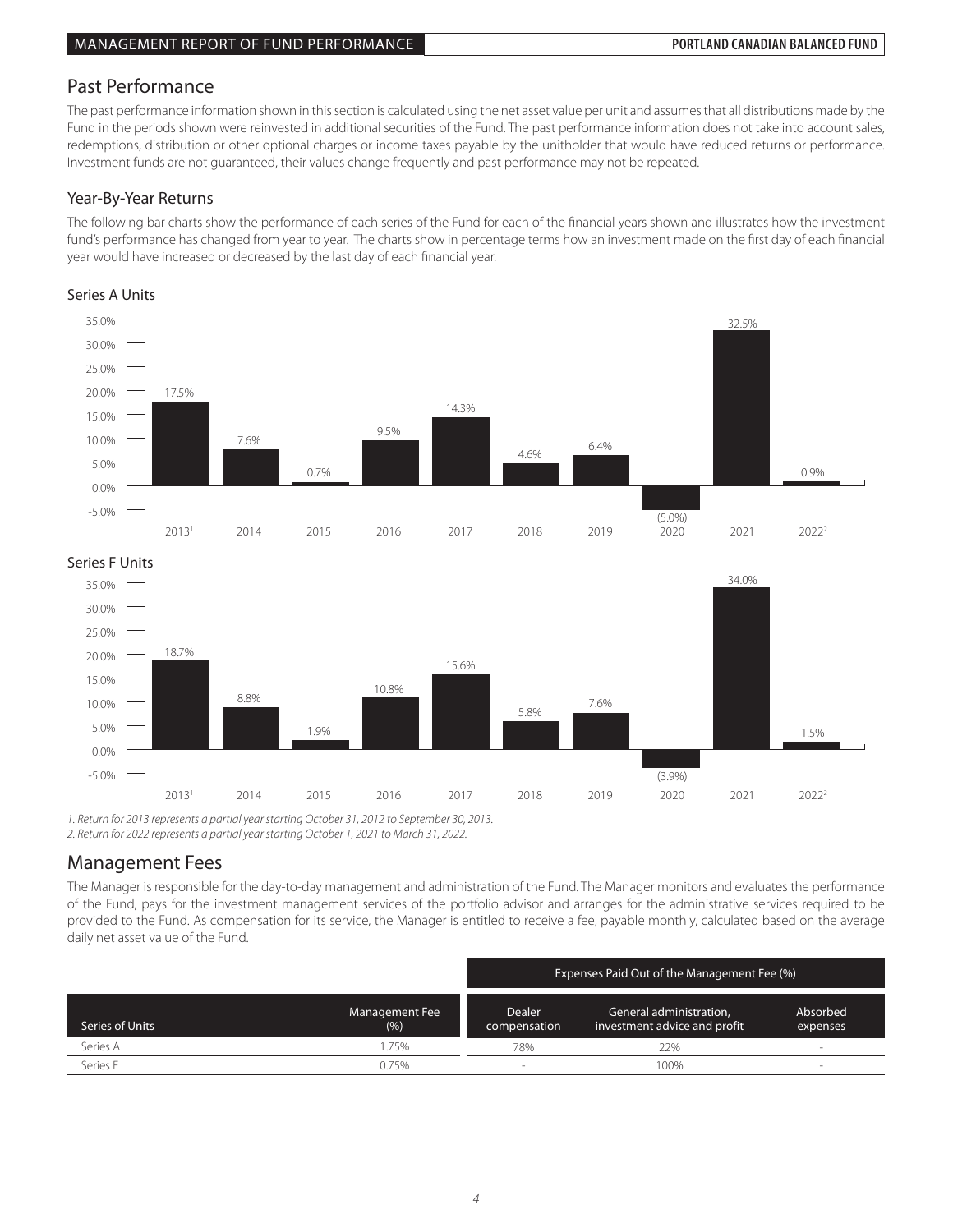# Financial Highlights

The following tables show selected key financial information about the Fund and are intended to help you understand the Fund's financial performance for the past five years. Information for 2022 is presented for the six-month period ended March 31, 2022 and for all other periods, information is as at September 30 of the year shown.

| Series A Units - Net Assets per unit <sup>1</sup>      |                          |                          |                          |                          |                          |         |
|--------------------------------------------------------|--------------------------|--------------------------|--------------------------|--------------------------|--------------------------|---------|
| For the periods ended                                  | 2022                     | 2021                     | 2020                     | 2019                     | 2018                     | 2017    |
| Net assets, beginning of the period                    | \$17.26                  | \$14.27                  | \$15.43                  | \$15.22                  | \$15.00                  | \$13.40 |
| Increase (decrease) from operations:                   |                          |                          |                          |                          |                          |         |
| Total revenue                                          | 0.21                     | 0.58                     | 0.49                     | 0.53                     | 0.52                     | 0.48    |
| Total expenses                                         | (0.22)                   | (0.44)                   | (0.39)                   | (0.42)                   | (0.42)                   | (0.41)  |
| Realized gains (losses)                                | 0.62                     | 1.92                     | 0.47                     | 0.93                     | 0.48                     | 0.68    |
| Unrealized gains (losses)                              | (0.48)                   | 2.13                     | (0.26)                   | (0.07)                   | 0.05                     | 0.92    |
| Total increase (decrease) from operations <sup>2</sup> | 0.13                     | 4.19                     | 0.31                     | 0.97                     | 0.63                     | 1.67    |
| Distributions to unitholders:                          |                          |                          |                          |                          |                          |         |
| From income                                            | $\sim$                   | $\overline{\phantom{a}}$ | $\overline{\phantom{a}}$ | $\overline{\phantom{a}}$ | $\overline{\phantom{a}}$ |         |
| From dividends                                         |                          | (0.13)                   | (0.05)                   | (0.05)                   | (0.01)                   |         |
| From capital gains                                     | (0.95)                   | (1.30)                   | (0.37)                   | (0.60)                   | (0.46)                   | (0.30)  |
| Return of capital                                      | $\overline{\phantom{a}}$ | $\overline{\phantom{a}}$ | $\sim$                   | $\sim$                   | $\sim$                   | $\sim$  |
| Total annual distributions <sup>3</sup>                | (0.95)                   | (1.43)                   | (0.42)                   | (0.65)                   | (0.47)                   | (0.30)  |
| Net assets, end of period <sup>4</sup>                 | \$16.46                  | \$17.26                  | \$14.27                  | \$15.43                  | \$15.22                  | \$15.00 |

#### Series A Units - Ratios/Supplemental Data

| For the periods ended                                               | 2022         | 2021         | 2020         | 2019        | 2018        | 2017        |
|---------------------------------------------------------------------|--------------|--------------|--------------|-------------|-------------|-------------|
| Total net asset value                                               | \$18,751,119 | \$16,920,254 | \$11,726,441 | \$5,776,159 | \$4,634,077 | \$3,810,804 |
| Number of units outstanding                                         | .139.069     | 980.278      | 821.943      | 374.354     | 304,451     | 254,066     |
| Management expense ratio <sup>5</sup>                               | 2.54%        | 2.53%        | 2.65%        | 2.83%       | 2.82%       | 2.82%       |
| Management expense ratio before waivers or absorptions <sup>5</sup> | 2.54%        | 2.53%        | 2.88%        | 3.34%       | 3.44%       | 3.90%       |
| Trading expense ratio <sup>6</sup>                                  | 0.05%        | 0.05%        | 0.04%        | 0.02%       | 0.01%       | 0.02%       |
| Portfolio turnover rate <sup>7</sup>                                | 18.67%       | 62.01%       | 54.44%       | 54.90%      | 27.14%      | 22.59%      |
| Net asset value per unit                                            | \$16.46      | \$17.26      | \$14.27      | \$15.43     | \$15.22     | \$15.00     |

#### Series F Units - Net Assets per unit<sup>1</sup>

| For the periods ended                                  | 2022                         | 2021                     | 2020                     | 2019    | 2018    | 2017    |
|--------------------------------------------------------|------------------------------|--------------------------|--------------------------|---------|---------|---------|
| Net assets, beginning of the period                    | \$17.99                      | \$14.81                  | \$15.95                  | \$15.72 | \$15.49 | \$13.78 |
| Increase (decrease) from operations:                   |                              |                          |                          |         |         |         |
| Total revenue                                          | 0.22                         | 0.60                     | 0.51                     | 0.55    | 0.54    | 0.48    |
| Total expenses                                         | (0.13)                       | (0.26)                   | (0.23)                   | (0.24)  | (0.24)  | (0.22)  |
| Realized gains (losses)                                | 0.64                         | 1.87                     | 0.47                     | 0.98    | 0.47    | 0.69    |
| Unrealized gains (losses)                              | (0.46)                       | 2.07                     | 0.25                     | (0.14)  |         | 1.08    |
| Total increase (decrease) from operations <sup>2</sup> | 0.27                         | 4.28                     | 1.00                     | 1.15    | 0.77    | 2.03    |
| Distributions to unitholders:                          |                              |                          |                          |         |         |         |
| From income                                            | $\qquad \qquad \blacksquare$ | $\overline{\phantom{a}}$ | $\overline{\phantom{a}}$ | $\sim$  | -       |         |
| From dividends                                         | (0.16)                       | (0.28)                   | (0.17)                   | (0.17)  | (0.15)  | (0.12)  |
| From capital gains                                     | (0.77)                       | (1.32)                   | (0.37)                   | (0.64)  | (0.51)  | (0.29)  |
| Return of capital                                      | $\overline{\phantom{a}}$     | $\sim$                   | $\sim$                   |         |         | $\sim$  |
| Total annual distributions <sup>3</sup>                | (0.93)                       | (1.60)                   | (0.54)                   | (0.81)  | (0.66)  | (0.41)  |
| Net assets, end of period <sup>4</sup>                 | \$17.33                      | \$17.99                  | \$14.81                  | \$15.95 | \$15.72 | \$15.49 |

### Series F Units - Ratios/Supplemental Data

| For the periods ended                                               | 2022         | 2021         | 2020         | 2019        | 2018        | 2017        |
|---------------------------------------------------------------------|--------------|--------------|--------------|-------------|-------------|-------------|
| Total net asset value                                               | \$28,788,338 | \$29,411,890 | \$18,204,787 | \$6,398,188 | \$5,797,339 | \$4,360,591 |
| Number of units outstanding                                         | .661.616     | 1.634.736    | .229.379     | 401.159     | 368.836     | 281,449     |
| Management expense ratio <sup>5</sup>                               | .41%         | .41%         | .50%         | .69%        | .69%        | .69%        |
| Management expense ratio before waivers or absorptions <sup>5</sup> | .41%         | .41%         | .73%         | 2.20%       | 2.31%       | 2.77%       |
| Trading expense ratio <sup>6</sup>                                  | 0.05%        | 0.05%        | 0.04%        | 0.02%       | 0.01%       | 0.02%       |
| Portfolio turnover rate <sup>7</sup>                                | 18.67%       | 62.01%       | 54.44%       | 54.90%      | 27.14%      | 22.59%      |
| Net asset value per unit                                            | \$17.33      | \$17.99      | \$14.81      | \$15.95     | \$15.72     | \$15.49     |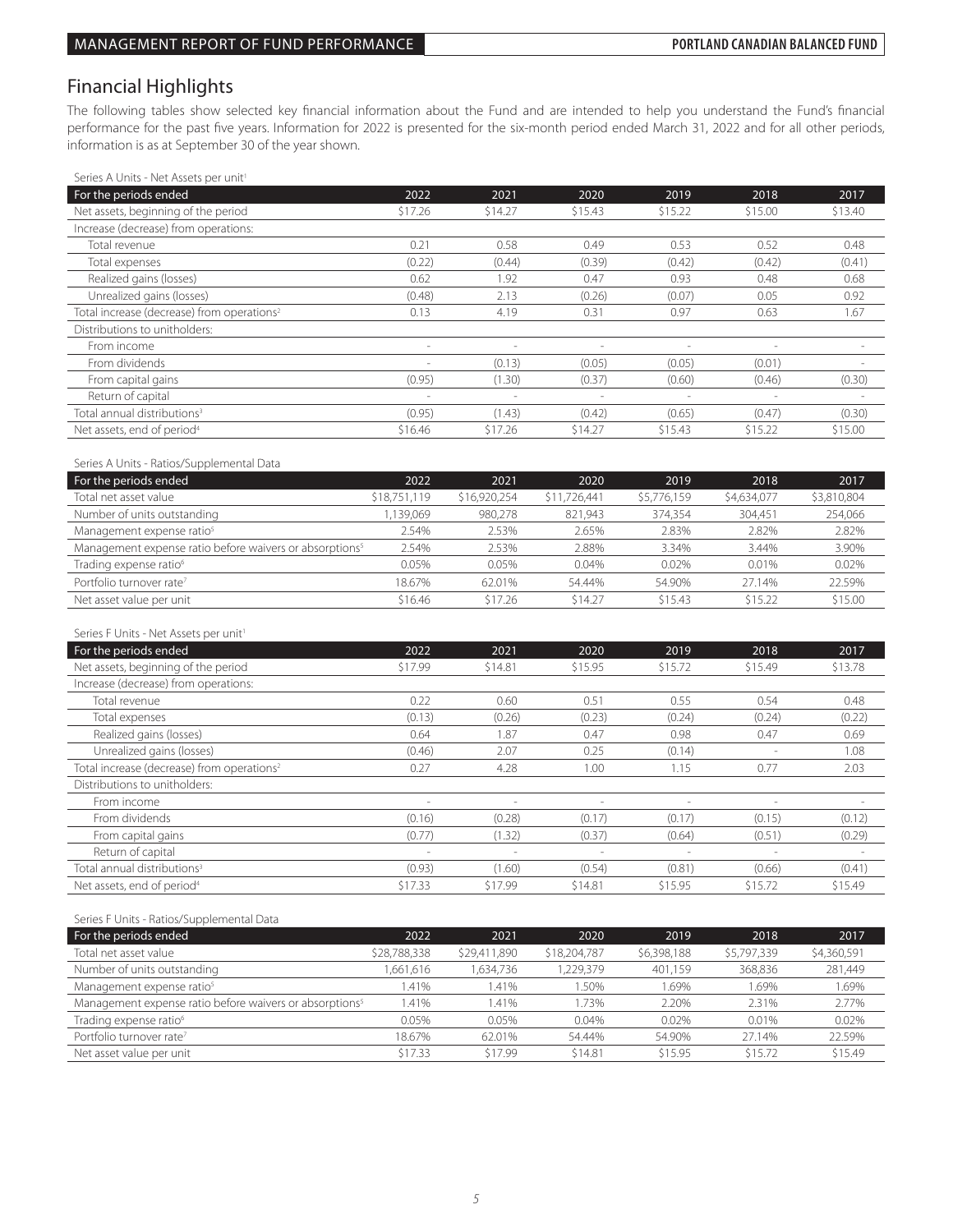# Explanatory Notes

- 1. The information is derived from the Fund's audited annual financial statements prepared in accordance with International Financial Reporting Standards. The net assets per security presented in the financial statements may differ from the net asset value calculated for fund pricing purposes.
- 2. Net assets and distributions are based on the actual number of units outstanding at the relevant time. The increase/decrease from operations is based on the weighted daily average number of units outstanding over the financial period.
- 3. Distributions are paid out in cash/reinvested in additional units of the Fund, or both.
- 4. This is not a reconciliation of the beginning and ending net assets per unit.
- 5. The management expense ratio (MER) is based on total expenses (excluding foreign withholding taxes, commissions and other portfolio transaction costs but including management fee distributions paid to certain unitholders in the form of additional units) for the stated period and is expressed as an annualized percentage of daily average net asset value during the period. The Manager may absorb certain expenses otherwise payable by the Fund. The amount of expenses absorbed is determined annually at the discretion of the Manager.

 The Fund may hold investments in exchange traded funds (ETFs). The MER is calculated taking into consideration the expenses of the Fund allocated to the series including expenses indirectly attributable to its investment in the ETFs divided by the average daily NAV of the series of the Fund during the period.

 On April 20, 2020, the management fees decreased from 2.00% and 1.00% to 1.75% and 0.75% on Series A and Series F, respectively. For the year ended September 30, 2020, if the change in management fees had been effective since the start of that financial year, the MER after waivers or absorptions would have been 2.56% and 1.43% on Series A and Series F, respectively.

6. The trading expense ratio (TER) represents total commissions and other portfolio transaction costs expressed as an annualized percentage of the daily average net asset value of the Fund during the period.

 The TER is calculated taking into consideration the costs attributable to its investment in ETFs.

7. The Fund's portfolio turnover rate indicates how actively the Fund's portfolio advisor manages its portfolio investments. A portfolio turnover rate of 100% is equivalent to a fund buying and selling all of the securities in its portfolio once in the course of the period. The higher a fund's portfolio turnover rate in a period, the greater the trading costs payable by the fund in the period, and the greater the chance of an investor receiving taxable capital gains in the period. There is not necessarily a relationship between a high turnover rate and the performance of a fund.

 Portfolio turnover rate is calculated based on the lesser of the cumulative cost of purchases or cumulative proceeds of sales divided by the average market value of the portfolio, excluding short-term investments.